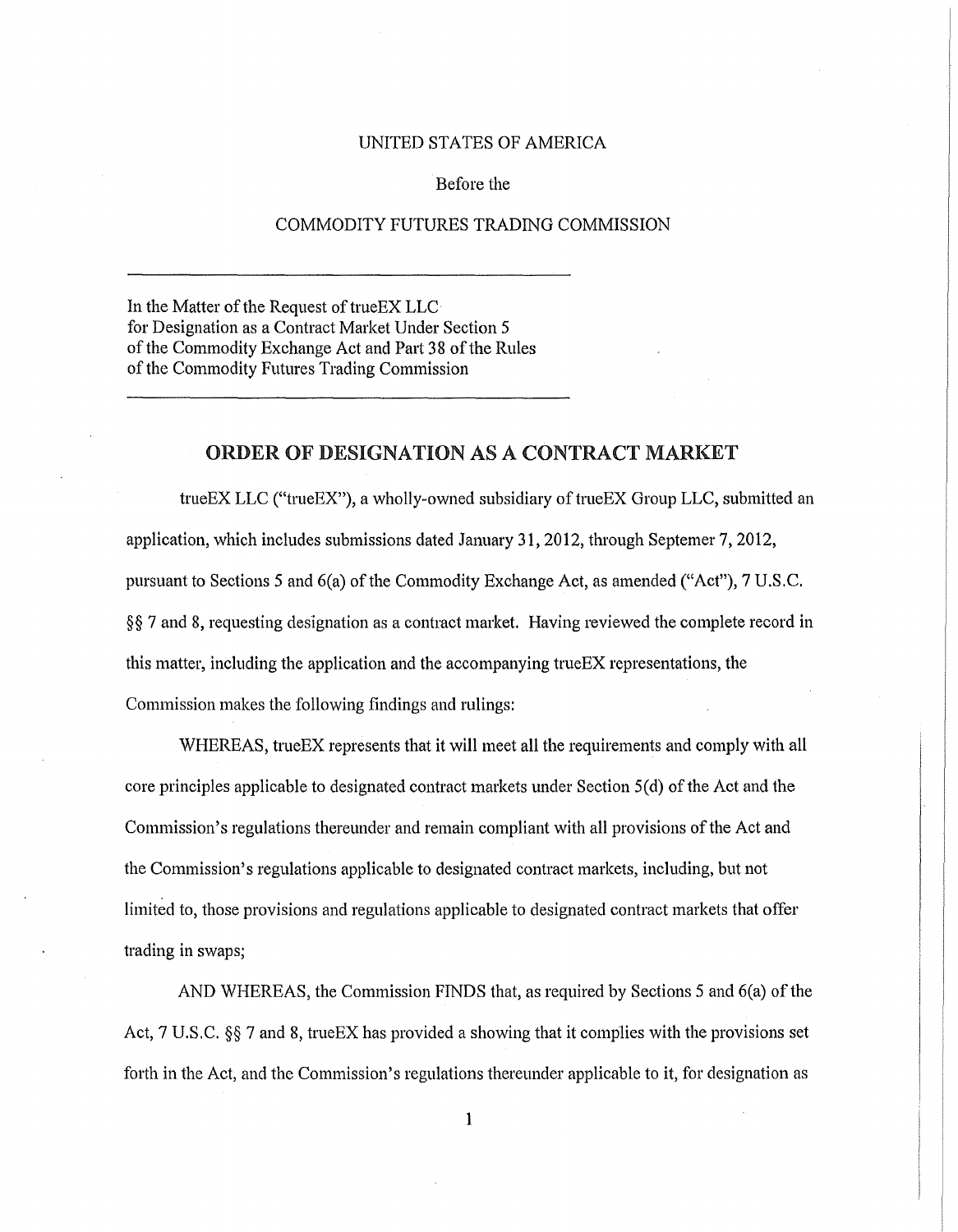a contract market, and trueEX has provided sufficient assurance that it will continue to comply with those provisions of the Act and Commission regulations;

Therefore:

IT IS HEREBY ORDERED that trueEX's application for designation as a: contract market is approved;

IT IS FURTHER ORDERED that this approval of the application for contract market designation shall be subject to compliance by trueEX with all provisions of the Act and the Commission's regulations thereunder applicable to trueEX as a designated contract market;

IT IS FURTHER ORDERED that trueEX shall be responsible for such compliance with respect to all regulatory services performed by any third party service provider on behalf of true EX, within or without the jurisdiction of the United States;

IT IS FURTHER ORDERED that the Limited Liability Company Agreement oftrueEX is approved;

IT IS FURTHER ORDERD that, pursuant to Section  $5c(c)$  of the Act, 7 U.S.C.  $$7a-2(c)$ , the following rules submitted as part of the DCM application: true EX Rules  $101$ - $103$ ; Rules 201-219; 301-316; 401-409; 501-545; 601-620; 701-708; 801-808; 901-906 are approved.

IT IS FURTHER ORDERED that this designation as a contract market shall be subject to trueEX' s compliance with representations it made to the Commission in its application, as shown in the application record, including, but not limited to, the following specific representations:

> A. trueEX will notify the Commission sixty (60) days prior to allowing intermediation in connection with trading activity on trueEX; and

B. true EX will certify products or seek prior Commission approval pursuant to Commission Regulations and will comply with all Commission Regulations

2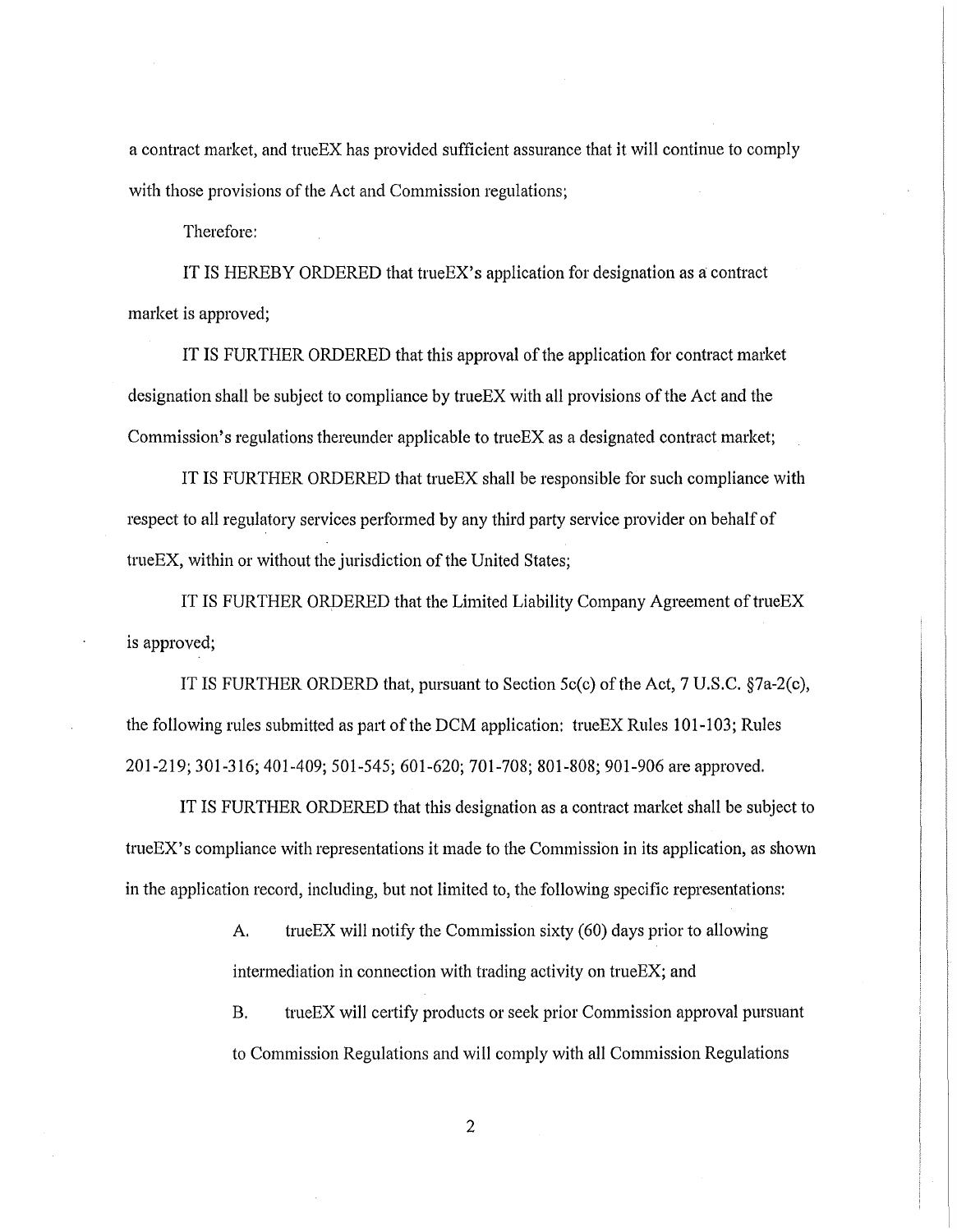applicable to such products including, but not limited to, those Commission Regulations applicable to swaps.

IT IS FURTHER ORDERED that trueEX will amend, create, remove, define or otherwise modify any data fields required to be reported under parts 43 and 45 in a manner and within a timeframe acceptable by the Commission; and

IT IS FINALLY ORDERED that as the Commission promulgates new regulations to implement the Dodd-Frank Wall Street Reform and Consumer Protection Act, trueEX shall demonstrate compliance and continued compliance with applicable regulations in the time period specified therein. Such regulations include, but are not limited to:

A. Part 43 of the Commission's Regulations;

- B. Part 45 of the Commission's Regulations;
- C. All final Commission Regulations arising out of the Governance Requirements for Derivatives Clearing Organizations, Designated Contract Markets, and Swap Execution Facilities; Additional Requirements Regarding the Mitigation of Conflicts of Interest Notice of Proposed Rulemaking, 76 FR 722 (Jan. 6, 2011 );
- D. All final Commission Regulations arising out of the Procedures to Establish Appropriate Minimum Block Sizes for Large Notional Off-Facility Swaps and Block Trades Notice of Proposed Rulemaking, 77 FR 15460 (March, 15, 2012);
- E. All final Commission Regulations arising out of the Rules Prohibiting the Aggregation of Orders to Satisfy Minimum Block Sizes or Cap Size Requirements, and Establishing Eligibility Requirements for Parties to Block Trades Notice of Proposed Rulemaking, 77 FR 38229 (June 27, 2012).

3